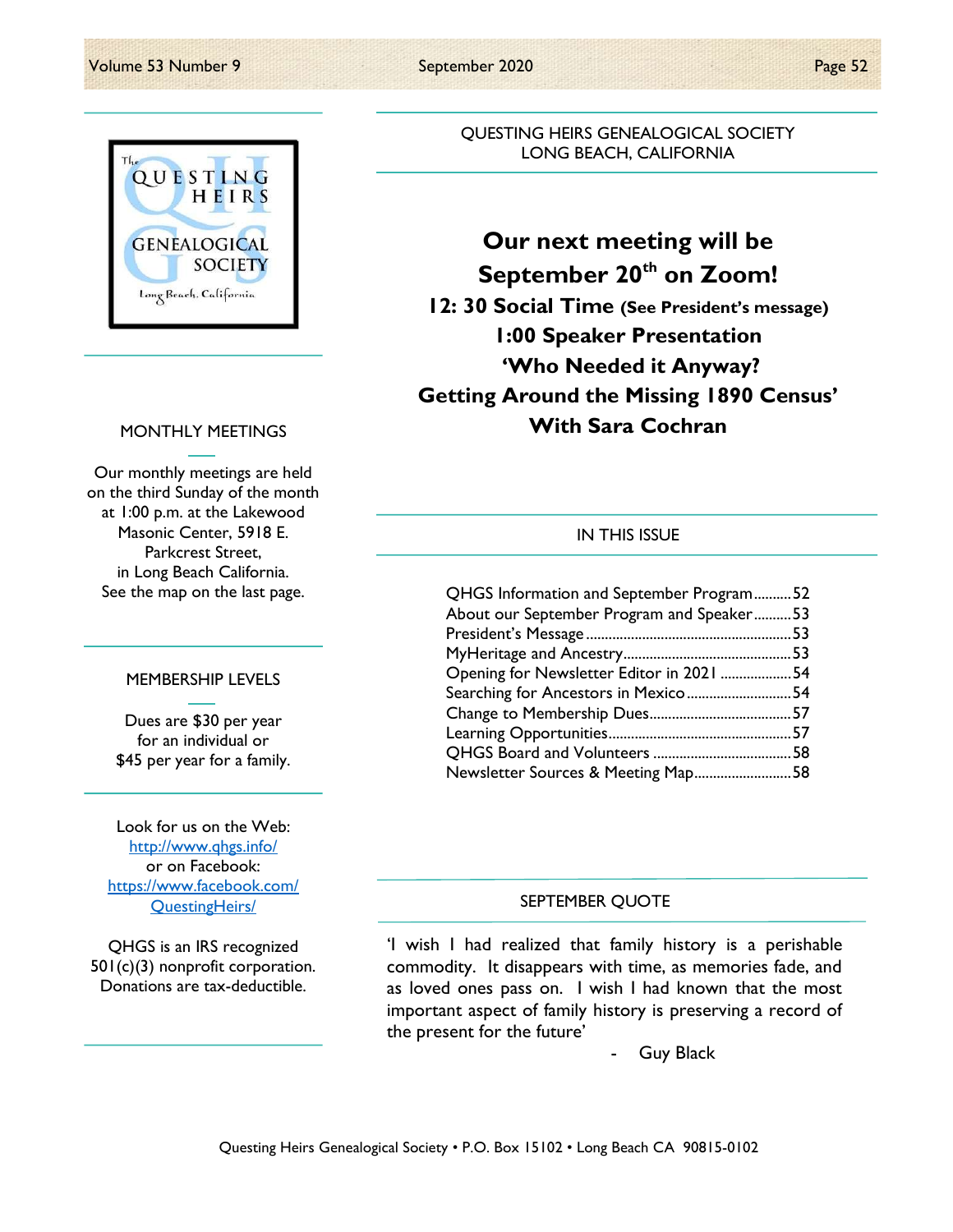## • September Presenter Sara Cochran • Who Needed it Anyway? Getting Around the Missing 1890 Census.

Sara Cochran has been conducting genealogical research for 25 years, and her research has taken her into nearly every state in the USA as well as Ireland, Italy, Austria, and Britain. She holds a Boston University Genealogical Research Certificate, a Bachelor Degree in Library Science, and is an alumnus of the ProGen Study Group. She especially enjoys breaking down brick walls for her clients, discovering the stories of black sheep ancestors, and helping individuals preserve their photographic legacy.

#### About the Presentation

The loss of the 1890 Federal census is a source of great frustration for American Genealogists, but all hope is not lost! Learn strategies and gather tips for success in locating your family in other records between the 1880 and 1900 Federal censuses.



## • QHGS President's Message •

Our Zoom meeting included 43 genealogy interested people. Most were our members with a few visitors. It was suggested that we meet a half hour before the meeting to visit with each other just like our refreshment time at regular meetings. So, our Social Time will start at 12:30 pm followed by our announcements at 1:00 pm and then our speaker.

It was also suggested that we turn off our video during the presentation as it helps free up the internet connection and bandwidth. After the presentation, the Board has their meeting. At this time you are welcome to leave the meeting or stay if you like.

We still need a member to take over the newsletter duties. If you are willing to do this, please contact me or Janice Miller.

If you have any questions, concerns, ideas or suggestions, please let me know. You can find my contact information in the member directory.

Christina "Tina" McKillip



How to Take a Heritage Tour Without Leaving Your House from My Heritage. It's true that there's nothing like the experience of standing on the same ground where your ancestors once stood. But this article will show you how modern technology can still help you explore and learn a great deal about the places your ancestors once lived from the comfort of your home. Click the link in blue to read this article.

Did you read your September edition of **Ancestry Newsletter**? It was emailed out to QHGS members on August 30th.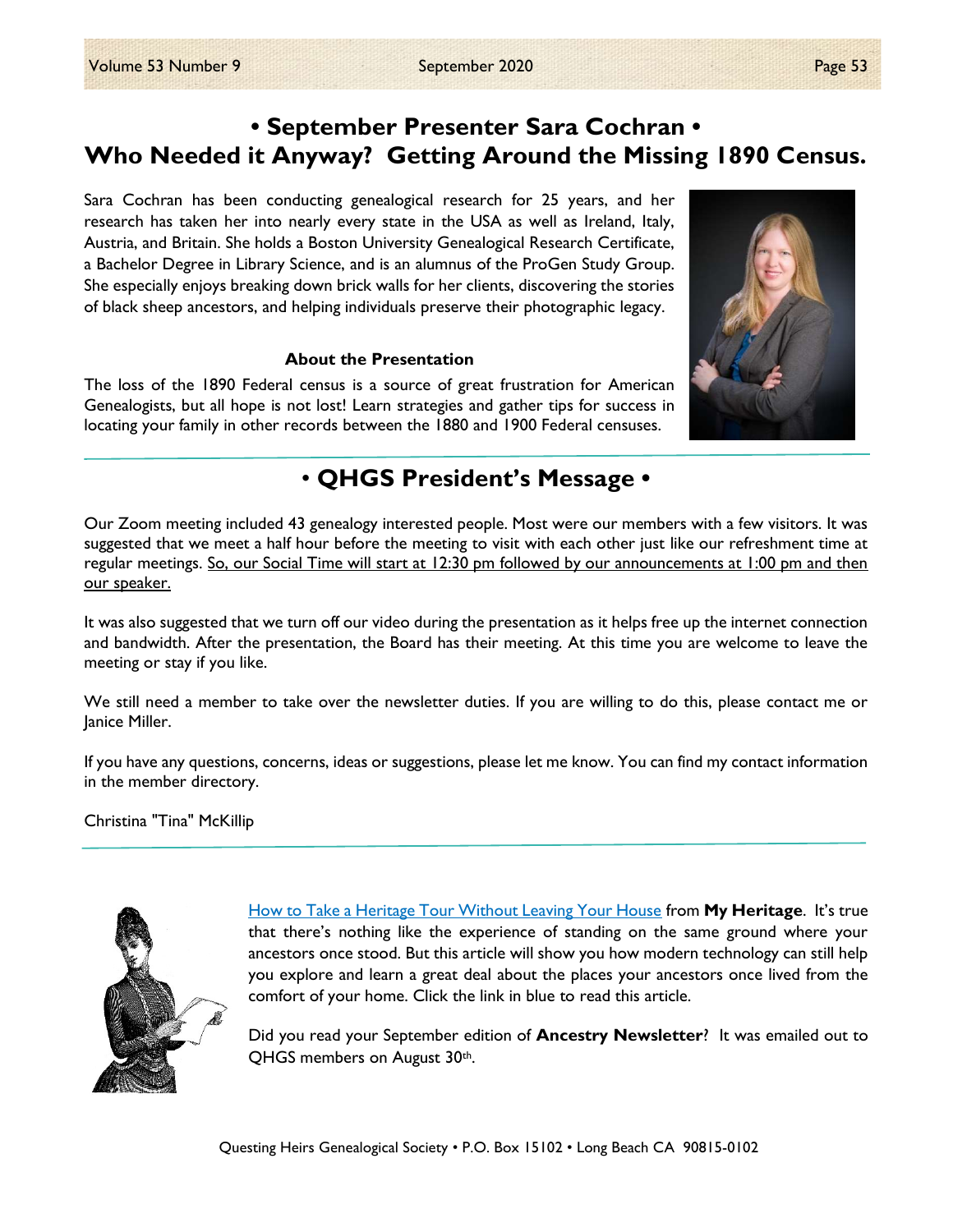## Share your talents with other QHGS members!

In 2021 we have one opening on the QHGS Board for Newsletter Editor. Our current editor, Janice Miller, can help you with the first issue and will provide a procedure book. The newsletter needs to primarily include our monthly speaker information and QHGS announcements.

If you are interested in learning more about this open position, please contact our nomination chair, Sandy McDonald. Sandy's email is sandymcdonald02@aol.com

Will 2021 be the year that you'll be our next board member?



Do you have a family member with Mexican ancestry? I've recently started researching a family line with roots in Mexico and knew very little about the available records. The following pages include some information that I found helpful. I found that the best online sources for me were Ancestry and FamilySearch.

• Searching for Ancestors in Mexico •

## Structure of Mexico

The country of Mexico is divided into thirty-one estados, plus the Distrito Federal of Mexico City. Mexico City is the capital city and is sometimes just referred to as Mexico. In order to know where to look for your ancestor's records you must first determine the state, municipality, capital city of the state and the local church diocese.

All the members of one family I was researching were born in Santa Rosalia, Mulegé, Baja California Sur. I didn't think I would find one sibling until I came across his border crossing card. It turned out that he had actually been born about 616 km away in Angostura, Sinaloa, Mexico. Be prepared to look for the different record types if you can not find a record where you think it might be.

#### Maps

Maps will be helpful to understand boundary changes, parish locations, and vicinity to neighboring towns. You can look for them in published books, gazetteers, local histories and encyclopedias among other places. The name of the parish, municipio and state will help you locate the town on a map. Check church records or nearby towns where other ancestors lived.

Map source: United States Central Intelligence Agency. (1997) Mexico. [Washington, D.C.?: Central Intelligence Agency] [Map] Retrieved from the Library of Congress. https://www.loc.gov.item/2011586145/.



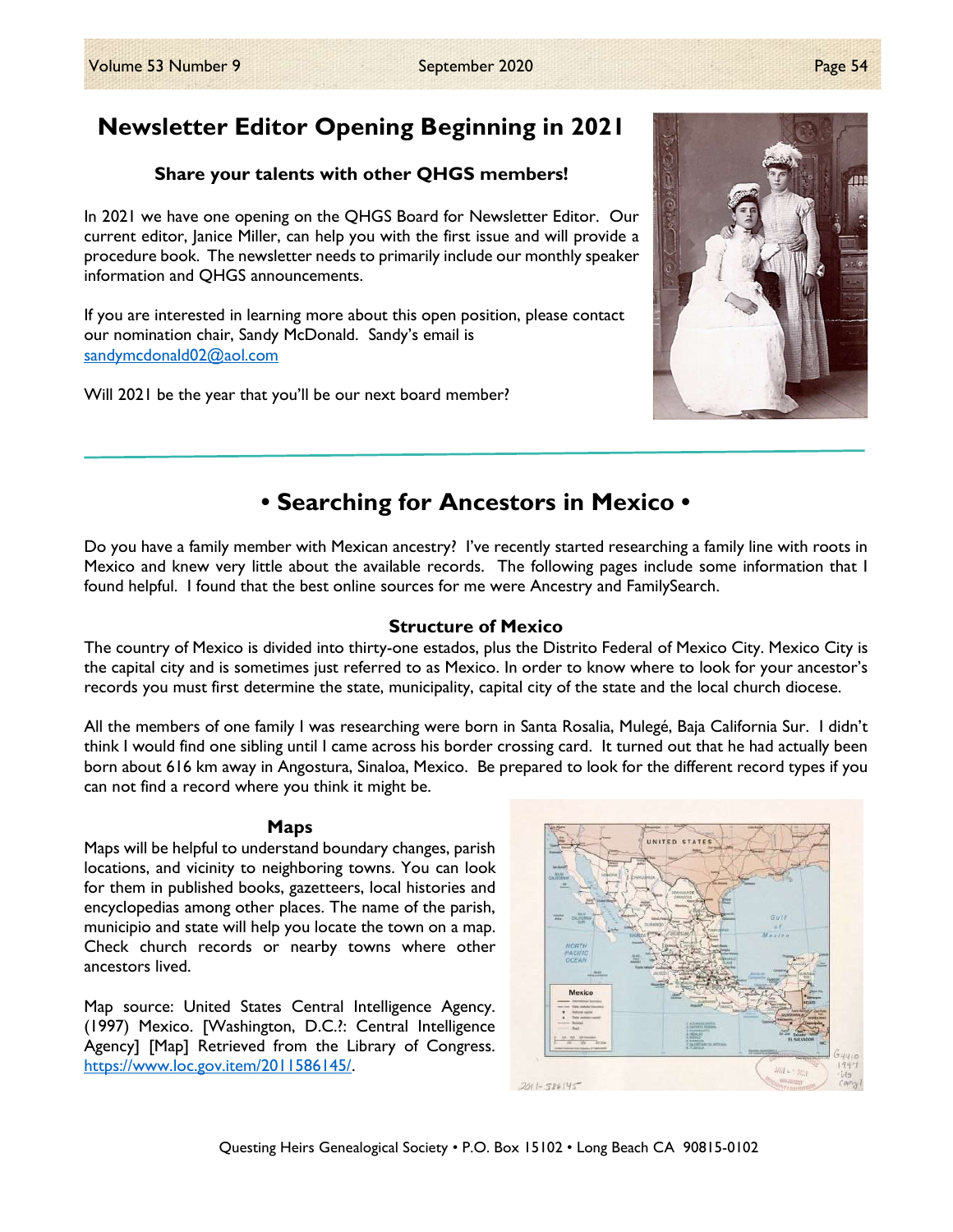Each state in Mexico is divided into municipios. These perform the same functions as cities in the United States. Many places have the same or similar names. And names have changed over time.

The University of Texas has full page of links to maps of Mexico at https://legacy.lib.utexas.edu/maps/mexico.html

#### **Gazetteer**

A gazetteer is a geographical index or dictionary. It can be used in combination with a map. Gazetteers may list or describe towns, villages, municipios, states, populations and more. You might find information about the major religions in the area, the schools and universities, and major industries and transportation methods. Use a gazetteer to locate where your family lived and what judicial or parish jurisdictions were associated with those places.

#### Reading Handwritten Records

Reading records in a language that you are not fluent can be challenging. Adding to that challenge is reading old handwriting which will differ a bit from the 21<sup>st</sup> century version. 'The Spanish Records Extraction Manual' listed at the end of this article is a great resource for handwriting and translations.

#### Federal Census Records

The Federal census record for Mexico for 1930 is available online. You can view it on FamilySearch and Ancestry.

#### Names

One of the first things I had to understand before starting my research was the naming elements of families in Mexico. In Spanish, the last name is called an apellido. Since there are two of them, they are called apellios. Traditional Mexican naming customs mean that a child's first apellido is the father's first surname, and the second apellido is the mother's first surname.



Child: Teresa Garcia Clemente or Teresa Garcia-Clemente

What happens when Teresa marries? Her first apellido, Garcia, stays the same but her second one may change to her husband's (ex. Rodriguez). Are you as confused as I was the first time it was explained? Her name after marriage becomes Teresa Garcia de Rodriguez or Teresa Garcia Clemente de Rodriguez.

Children can also be given a baptismal name (nombre de pila). It might be the name of a saint whose feast was closest to their baptism day. This name may never be used but appears in the baptism record. The priest might also add Jose or Maria to a boy's or girl's name. Jose (Joseph) was for the Father of Christ and Maria was for the Mother of Christ. It is a superfluous name and you might disregard it in your search for other records.

#### Civil Registration and Church Records

Church records are probably the most important genealogy records used for ancestor research. The majority of the population in Mexico was Catholic so look for baptisms, marriages, deaths and burials in church records. Some records include as many as three generations in a record.

In 1859 Mexican authorities started to record births (nacimientos), marriages (matrimonios), and deaths (defunciones). For those events before 1859, check for church records. Many vital records were never recorded by civil authorities, so you must use church records to find information. If you are looking for British citizens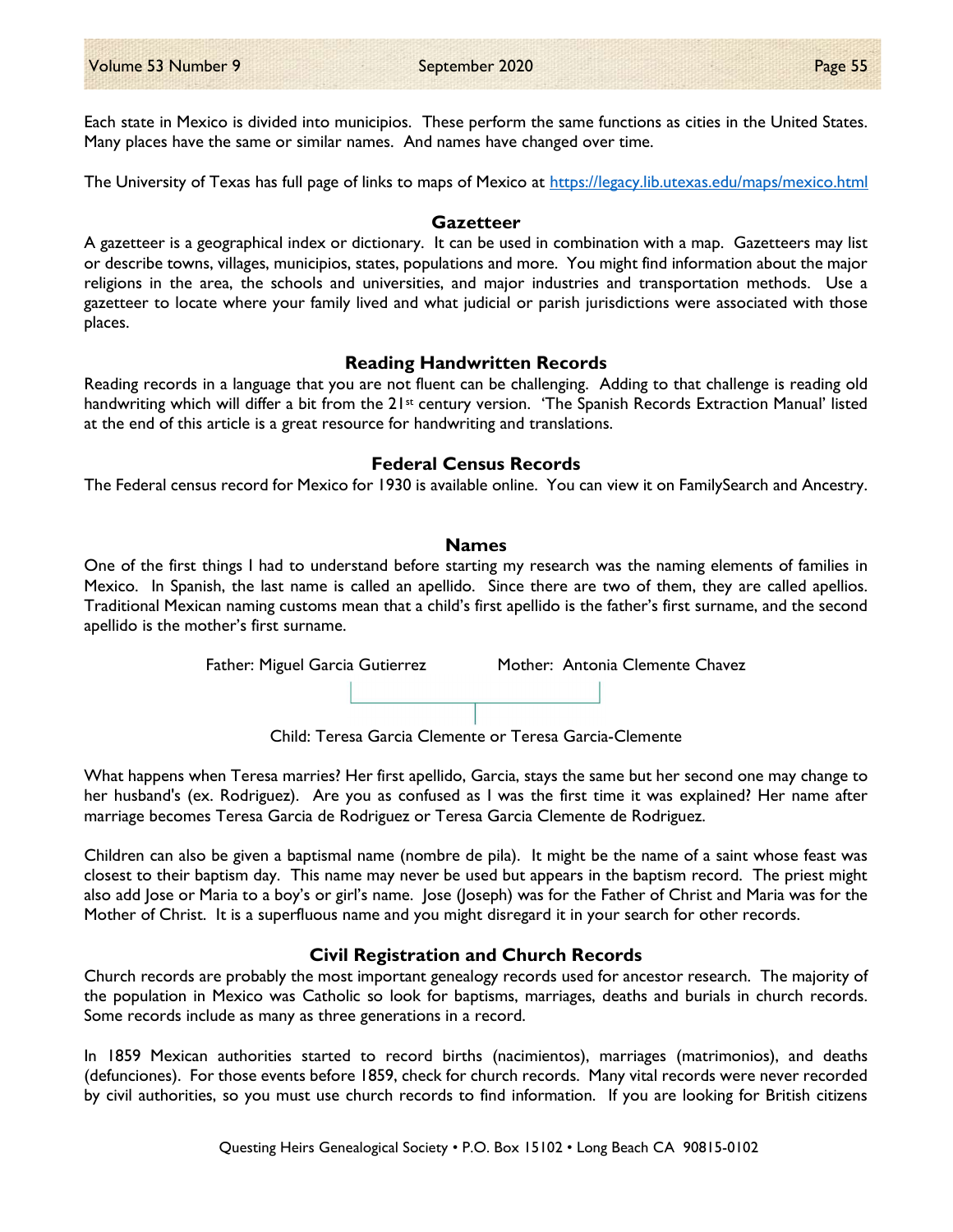As with vital records in the United States, the information that was recorded varied over time. Births were recorded by the father's family or a neighbor within a few days of birth. The first marriage records had the names of the bride and groom. Over time, more information was included. Check for both the civil record and the church record to gather as much information about the family as possible.

Upon the separation of church and state in 1917, civil authorities declared that couples could only be legally married by the state. Some followed this mandate and were married in the church after a civil ceremony. While others still only married in a church ceremony. In 1917 with the new constitution, divorce was legalized. Divorces were recorded with municipal courts not with civil registration. To find these records, you may need to contact the court of the town where the divorce took place.

Death records may be the first record you will see for an ancestor. It might provide birth information, spouse, and the names of parents. As with other death records around world, you can only be certain about the death information on the record. Other information on the death record was reported by an informant. That information will only be as accurate as the first-hand knowledge of the informant.

### **Cemeteries**

You can search gravestones and written information recorded by officials of the cemetery or parish. The later may be recorded by civil authorities. If lucky, you may find information about their religion, occupation, residence or military service. Many people could not afford a gravestone so you will need to search for written records. Look for extended family of your ancestor as they may be buried in the same cemetery. The Mexican civil government was given control over cemeteries and burials.

#### Notarial Records

Many legal records were recorded by notarios. Notarios in Mexico performed many of the same duties of attorneys in other countries. They could draft wills, prenuptials, guardianships, dowry records, land sale contracts and other documents. Up until the late  $18<sup>th</sup>$  century, documents were kept together by year. After that time there were found in bound volumes containing the documents drafted by a single notario during a period of years. Notary records will be more difficult to find and there are not many that have been microfilmed. You can try looking at the Mexican national archives or local/state archives.

## U.S. Records of Mexican Ancestors

If your ancestor became a citizen before 1906 the Naturalization documents were processed in the city or county where they lived. In 1906 the process was handled by the Immigration and Naturalization Service and the records can be requested from regional offices of the USCIS. Border crossing records between the U.S. and Mexico began in 1903, first in El Paso and then to other major crossing points. If you are lucky, a photo will be attached to the record as was the case of a great grandfather on one of my trees.

Military draft registration cards for WWI might exist for your ancestor. All men between the ages of 17 and 45 living in the United States in 1917 or 1918 had to register for the draft regardless of their citizenship status. In the early 1940s the United States began to register all aliens (person living in a country in which he is not a citizen). At that time, they did it with the threat of another world war. Copies are available at the United States Citizenship and Immigration Service

U.S. Catholic Church parish records could potentially be a source of places and names in other countries for your ancestor. Remember to check out U.S. census records, military records and railroad pension records.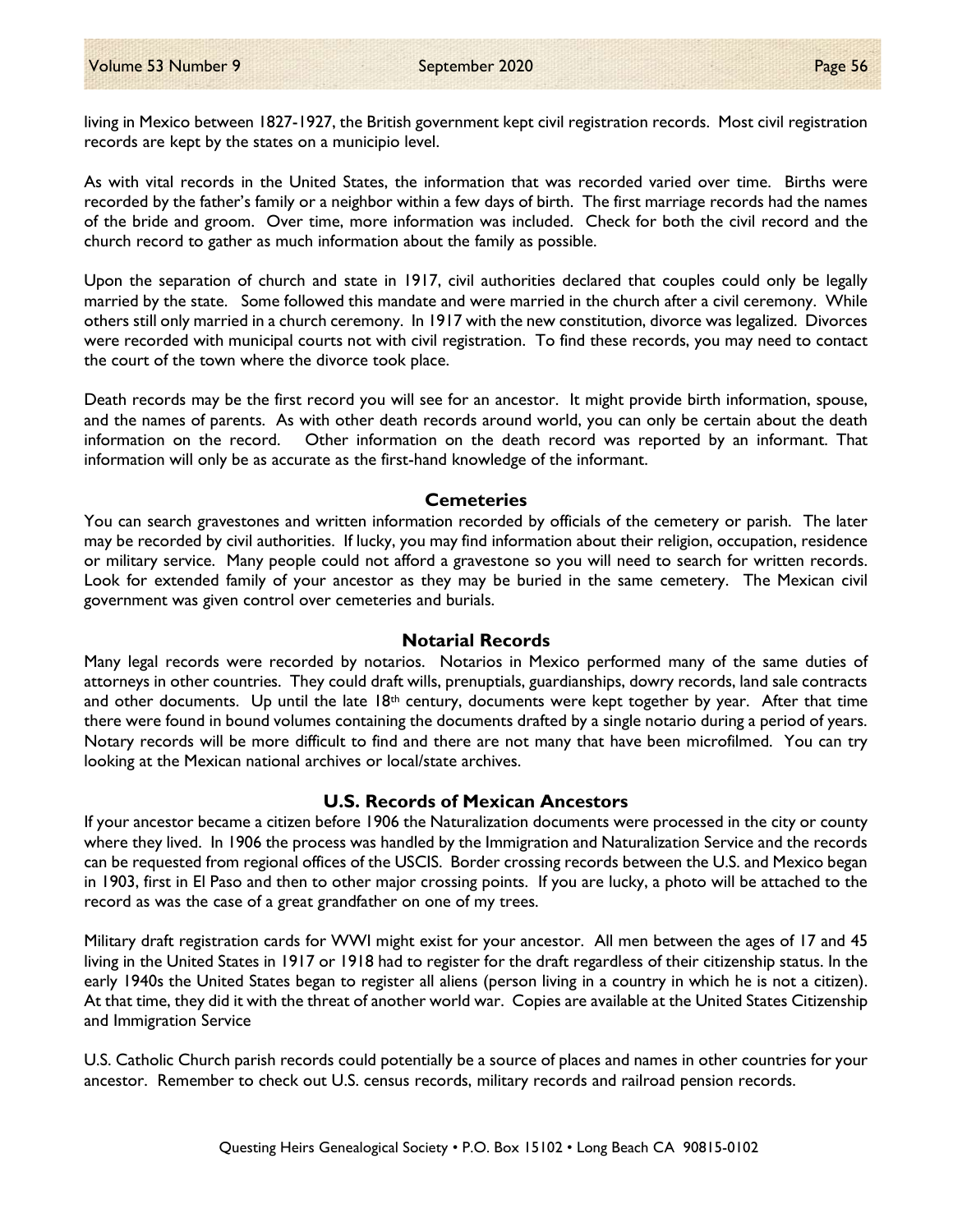#### Where to Start

It would be impossible to list all the resources and records that are available for genealogy research in Mexico in this short article. The top three resources I recommend if you are just starting out your research in Mexico are:

- $\checkmark$  Finding Your Mexican Ancestors A Beginner's Guide by George & Peggy Ryskamp. The paperback version of this book can be found on Amazon.com for under fourteen dollars.
- 'Family History Library Research Outline for Mexico' (125 pages) at http://files.lib.byu.edu/family-historylibrary/research-outlines/LatinAmerica/Mexico.pdf
- $\checkmark$  'The Spanish Records Extraction Manual' is a must have resource for reading records and handwriting at https://www.familysearch.org/wiki/en/Spanish\_Records\_Extraction\_Manual



• Change to Membership Dues for 2020 Only •

The QHGS Board met on 8/16/2020 after the Zoom meeting. It was decided that we would extend our current membership through December 31, 2020 due to missed meetings because of Covid-19. The new membership cycle will be January – December beginning in 2021 and dues will remain the same. We will send out reminders of membership renewals in January 2021.

## • Learning Opportunities •

#### FamilySearch Webinars

- $\checkmark$  Sept 21: 'Where There's a Will, There's a Probate: U.S. Probate Records'
- $\checkmark$  Sept 21: 'Perches and Rods: Introducing U.S. Land Records'
- $\checkmark$  Sept 22: 'The Tired, the Poor and the Huddled Masses: U.S. Immigration'
- $\checkmark$  September 25: 'When the Pandemic's Over: How to Do On-Site Research'

For More information see https://www.familysearch.org/wiki/en/img\_auth.php/8/89/September\_Classes.pdf

#### Legacy Family Tree Webinars

- $\checkmark$  Sept 9,10: 'Cyndi's List in Practice' by Cyndi Ingle
- $\checkmark$  Sept 18: 'Your DNA Questions Answered Live' by Diahan Southard
- $\checkmark$  Sept 23: 'Introduction to VPN's' by Thomas MacEntee
- Oct 6,7: 'Advanced DNA Techniques: Deductive Chromosome Mapping' by Blaine Bettinger
- $\checkmark$  Oct 14,15: 'Dealing with Endogamy' by Paul Woodbury

For more information on all of their upcoming webinars see https://familytreewebinars.com/upcomingwebinars.php

## Orange County Jewish Genealogical Society

September 13, 2020 - Stanley Diamond

'Jewish Records Indexing – Poland: 25 Years and the Next 25'. The virtual meeting is free to members and only \$5 for non-members. For a description of this event, see their site at https://www.ocjgs.org/ Register in advance for the virtual meeting by clicking this link:

https://zoom.us/meeting/register/t|wlcOivqDgtHNahoGmbF5ifX3sy2IUjr9QZ